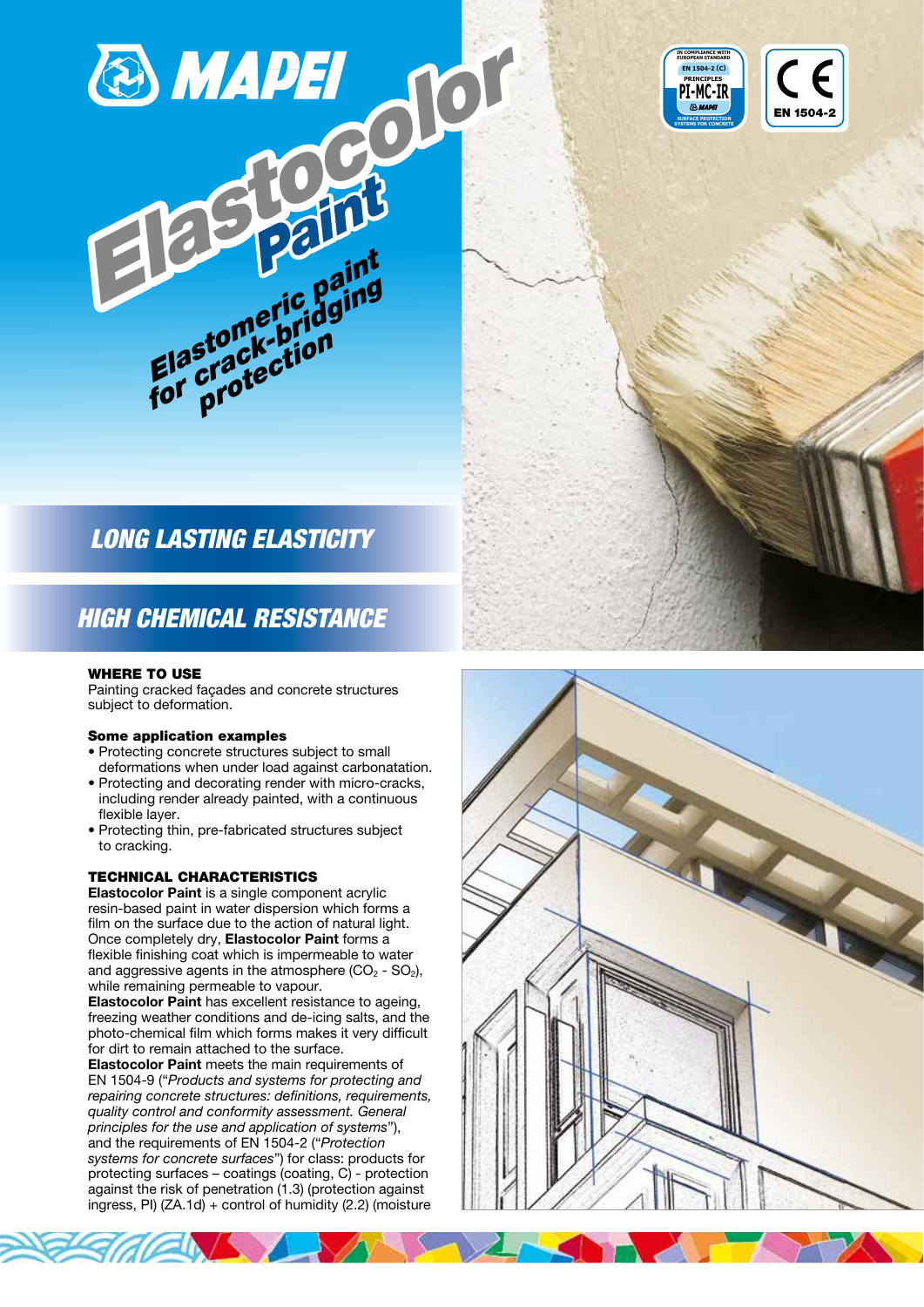

# TECHNICAL DATA (typical values)

- Conforms to the following standards: products certified according to EN 1504-2 (Surface protection systems for concrete), 2+ and 3 system
	- classes according to EN 1504-2: products for protecting surfaces - coating - protection against the risk of penetration (1.3) (ZA.1d) + control of humidity (2.2) and increase in resistivity (8.2) (ZA.1e) (C, PI-MC-IR principles)

| <b>PRODUCT IDENTITY</b>                                                                                                          |                                                                                                                                 |  |  |  |
|----------------------------------------------------------------------------------------------------------------------------------|---------------------------------------------------------------------------------------------------------------------------------|--|--|--|
| <b>Consistency:</b>                                                                                                              | thick liquid                                                                                                                    |  |  |  |
| Colour:                                                                                                                          | white, from the MAPEI colour chart range or in<br>various colours obtained using the ColorMap®<br>automatic colouring system    |  |  |  |
| Density (EN ISO 2811-1) (g/cm <sup>3</sup> ):                                                                                    | approx. 1.37                                                                                                                    |  |  |  |
| Dry solids content (EN ISO 3251) (%):                                                                                            | approx. 63                                                                                                                      |  |  |  |
| <b>APPLICATION DATA</b>                                                                                                          |                                                                                                                                 |  |  |  |
| <b>Dilution rate:</b>                                                                                                            | 10-15% of water                                                                                                                 |  |  |  |
| Waiting time between each coat:                                                                                                  | 12-24 hours under normal humidity and temperature<br>conditions, and in all cases, when<br>the previous layer is completely dry |  |  |  |
| Application temperature range:                                                                                                   | from $+5^{\circ}$ C to $+35^{\circ}$ C                                                                                          |  |  |  |
| Consumption (kg/m <sup>2</sup> ):                                                                                                | $0.2 - 0.4$ (per coat)                                                                                                          |  |  |  |
| <b>FINAL PERFORMANCE</b>                                                                                                         |                                                                                                                                 |  |  |  |
| VOC content of ready-mixed product (white)<br>(European Directive 2004/42/EC) (g/l):                                             | $\leq 20$                                                                                                                       |  |  |  |
| VOC content of ready-mixed product (coloured)<br>(European Directive 2004/42/EC) (g/l):                                          | $\leq 30$                                                                                                                       |  |  |  |
| Resistance to accelerated ageing colour RAL 7032,<br>1,000 hours exposure to a Weather-Ometer<br>(ASTM G 155 Standard, cycle 1): | $\Delta E < 2.5$                                                                                                                |  |  |  |

control, MC), and increase in resistivity (8.2) (increasing resistivity, IR) (ZA.1e).

#### RECOMMENDATIONS

- Do not use Elastocolor Paint for waterproofing horizontal surfaces, such as terraces (use Aquaflex).
- Do not use Elastocolor Paint for waterproofing surfaces which will be constantly immersed in water, such as basins, depurators and channels.
- Do not dilute Elastocolor Paint with solvents.
- Do not apply Elastocolor Paint on surfaces subject to foot traffic.
- Do not use Elastocolor Paint for painting de-humidifying render.
- Do not apply **Elastocolor Paint** on damp substrates, or on substrates which are not fully cured.
- Do not apply Elastocolor Paint if the temperature is lower than +5°C or higher than +35°C (the surface must always be dry and must never be in direct sunlight).
- Do not apply Elastocolor Paint if the humidity level is higher than 85%.
- Do not apply Elastocolor Paint if rain is imminent or in windy weather.
- Please refer to the "Safety instructions for preparation and application" section.

#### APPLICATION PROCEDURE Preparation of the substrate

Surfaces to be protected with Elastocolor Paint must be perfectly clean and solid and must be treated beforehand with **Malech** or, if colours with poor covering properties are used, with Quarzolite Base Coat. On surfaces where the type of curing cycle used is unsure, or if they are crumbly or have low absorbency, use Elastocolor Primer for the preliminary treatment cycle. The primed surface must never be "shiny".

Before applying the primer coat, repair any areas in concrete which are in poor condition with controlled-shrinkage, fibre-reinforced mortar from the Mapegrout or Planitop ranges of products.

Completely remove all traces of dirt, dust, grease, oil, paintwork, saline efflorescence, mould and moss which could impede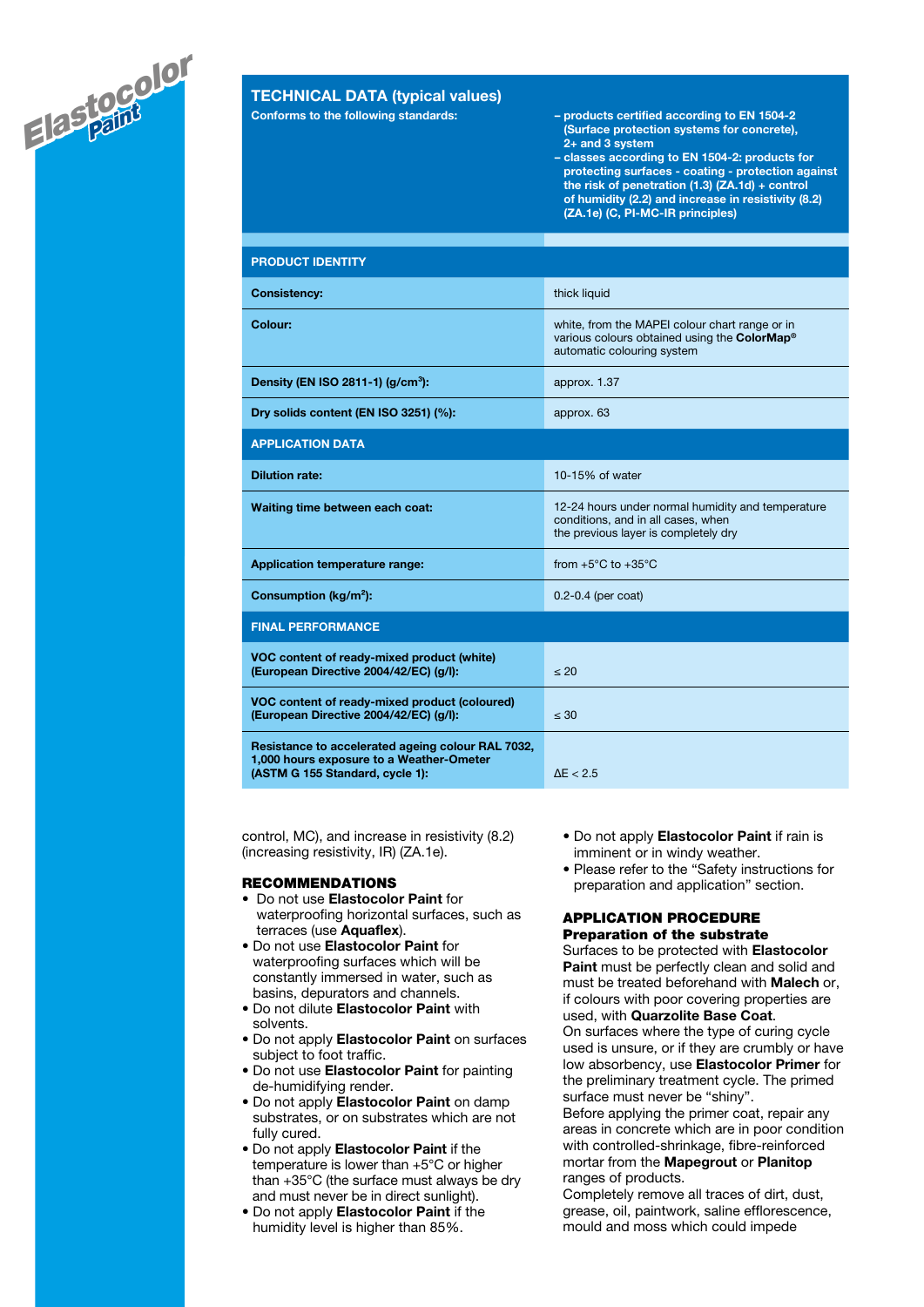#### Elastocolor Paint from penetrating into the substrate.

When choosing which cleaning cycle to use, on old surfaces it depends on the type of dirt, but cold water is usually sufficient.

Cleaning the surface with hot water or steam is particularly recommended if oil or grease is present.

Sand-blasting may also be used. If the surface is not dirty, the surface may simply be brushed down with a stiff brush and blown with compressed air to remove the dust. Elastocolor Paint may be applied on render and concrete with capillary cracks, even if

they are widespread, without carrying out any special preparation operations. Deeper cracks, or those wider than 0.2 mm, must be opened with a grinder and sealed

#### with **Mapeflex AC4** before applying Elastocolor Paint.

With cracks wider than 0.5 mm, apart from opening and sealing them with Mapeflex AC4, we recommend smoothing over the surface with Elastocolor Rasante or Elastocolor Rasante SF reinforced with Elastocolor Net before applying Elastocolor Paint. Elastocolor Paint must only be applied on dry primer.

## Preparation of the product

Dilute Elastocolor Paint with 10-15% of water and mix using a low-speed drill until it is completely blended.

When preparing only partial quantities, we recommend mixing Elastocolor Paint as is in its original container before pouring off the quantity required.

## Application of the product

Elastocolor Paint may be applied using traditional application techniques: by brush, roller or spray, on the dry coat of the specific primer.

For effective and complete covering of the surface, during application with brush or roller, at least two coats are necessary. Under normal humidity and temperature conditions, wait 12-24 hours between each coat, and in all cases, only when the previous coat is completely dry.

Examples of the final effect and finishes obtained using Elastocolor Paint are illustrated in the "MAPEI colours in Design" catalogue.

## Maintenance after application

Elastocolor Paint may be washed with water and detergent (there are numerous products available on the market; carry out a preliminary test beforehand).

## Cleaning

Brushes, rollers and spraying equipment may be cleaned with water before Elastocolor Paint dries.

## CONSUMPTION

Consumption is heavily influenced by the absorption and roughness of the substrate, the colour of paint applied and according to the application technique used. Under normal conditions, consumption is generally 0.2-0.4 kg/ $m<sup>2</sup>$  per coat.

## PACKAGING

Elastocolor Paint is supplied in 20 kg plastic drums.

#### **STORAGE**

24 months if stored in a dry place at a temperature between +5°C and +30°C away from sources of heat. Protect from frost.

# SAFETY INSTRUCTIONS FOR PREPARATION AND APPLICATION

Elastocolor Paint is not considered hazardous according to current norms and regulations regarding the classification of mixtures. However, we recommend the use of protective gloves and goggles, and to take the usual precautions for handling chemical products. If product is applied in a closed area, make sure that it is well ventilated. For further and complete information about the safe use of our product please refer to the latest version of our Material Safety Data Sheet.

# PRODUCT FOR PROFESSIONAL USE.

# WARNING

Although the technical details and recommendations contained in this product data sheet correspond to the best of our knowledge and experience, all the above information must, in every case, be taken as merely indicative and subject to confirmation after long-term practical application; for this reason, anyone who intends to use the product must ensure beforehand that it is suitable for the envisaged application. In every case, the user alone is fully responsible for any consequences deriving from the use of the product.

Please refer to the current version of the Technical Data Sheet, available from our website www.mapei.com

## LEGAL NOTICE

The contents of this Technical Data Sheet ("TDS") may be copied into another project-related document, but the resulting document shall not supplement or replace requirements per the TDS in force at the time of the MAPEI product installation.

The most up-to-date TDS can be downloaded from our website www.mapei.com. ANY ALTERATION TO THE WORDING OR REQUIREMENTS CONTAINED OR DERIVED FROM THIS TDS EXCLUDES THE RESPONSIBILITY OF MAPEI.



All relevant references for the product are available upon request and from www.mapei.com